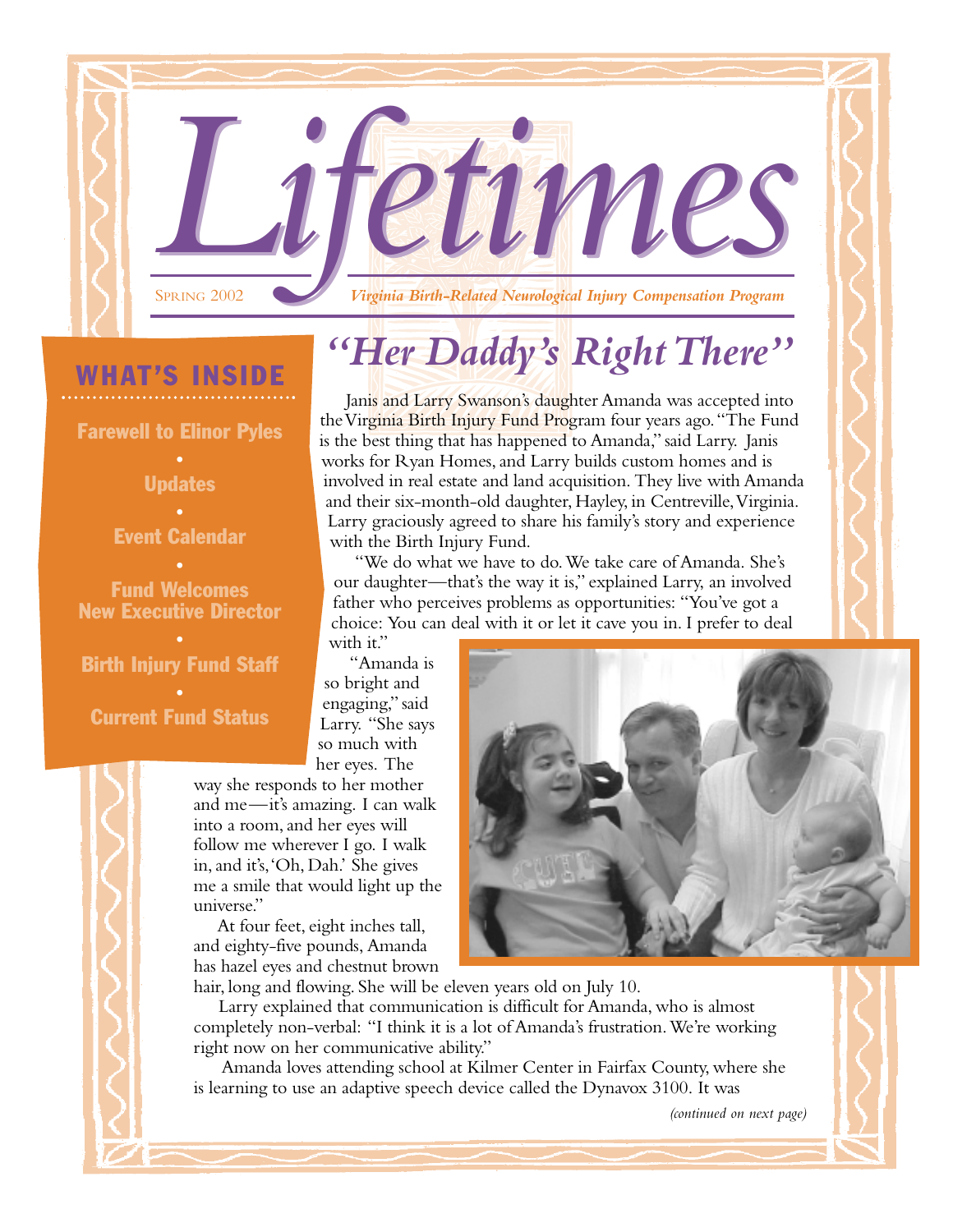recommended by Amanda's revered teacher, Betsy Calvert. "She's made such a difference in Amanda's life," said Larry. "When I think that things are really bad, and I look at Amanda and start to worry about her future, I go to her

### According to Larry, enrolling in the Fund was "the smartest thing I ever did for my daughter."

excellent school and see how much better and more responsive she is—that gives me strength and encouragement."

Along with her lack of expressive language, Amanda has limited fine motor control and is

non-ambulatory. Larry explained that, with a spastic quadriplegic with dystonia,"It's an all-or-nothing thing. Either she's very stiff or very loose. She doesn't have a middle ground." A Baclofen pump was installed a couple of years ago to administer the muscle-relaxing drug.

This past Labor Day, Amanda experienced health problems that were

difficult to diagnose. Symptoms included spells of thrashing and fever spikes. She was hospitalized seven or eight times for a total of three months during a six-month period.

It was finally determined that the catheter connection was cracked. Certain movements caused the Baclofen to dump out of her catheter, putting Amanda into Baclofen withdrawal, which Larry compared to the agony of heroin withdrawal.

> "We've since had to have the same thing repaired twice, but we think we've made all the necessary modifications to avoid this happening again."

Larry works a flexible parttime schedule to accommodate Amanda's repeated hospitalizations:

"When Amanda's sick I stay by her side 24/7. Every time she's in the hospital, her daddy's right there." Larry and Janis handled the difficulty of simultaneously tending to Amanda's illness and Hayley's birth. Amanda was hospitalized a week

before Hayley was born and again five days after they had brought Hayley home.

Larry noted that his dedication to his daughter's caretaking may not be the norm. Because he perceives men as responding differently than women to such an emotional challenge, he believes men face different issues in raising a handicapped child.

"Men look upon things as always trying to establish order," said

Larry. "Men want to take a problem and fix it. This is a problem that has no fix. This is a problem that's lifelong. Typically, women would probably deal with it better, because it's more a

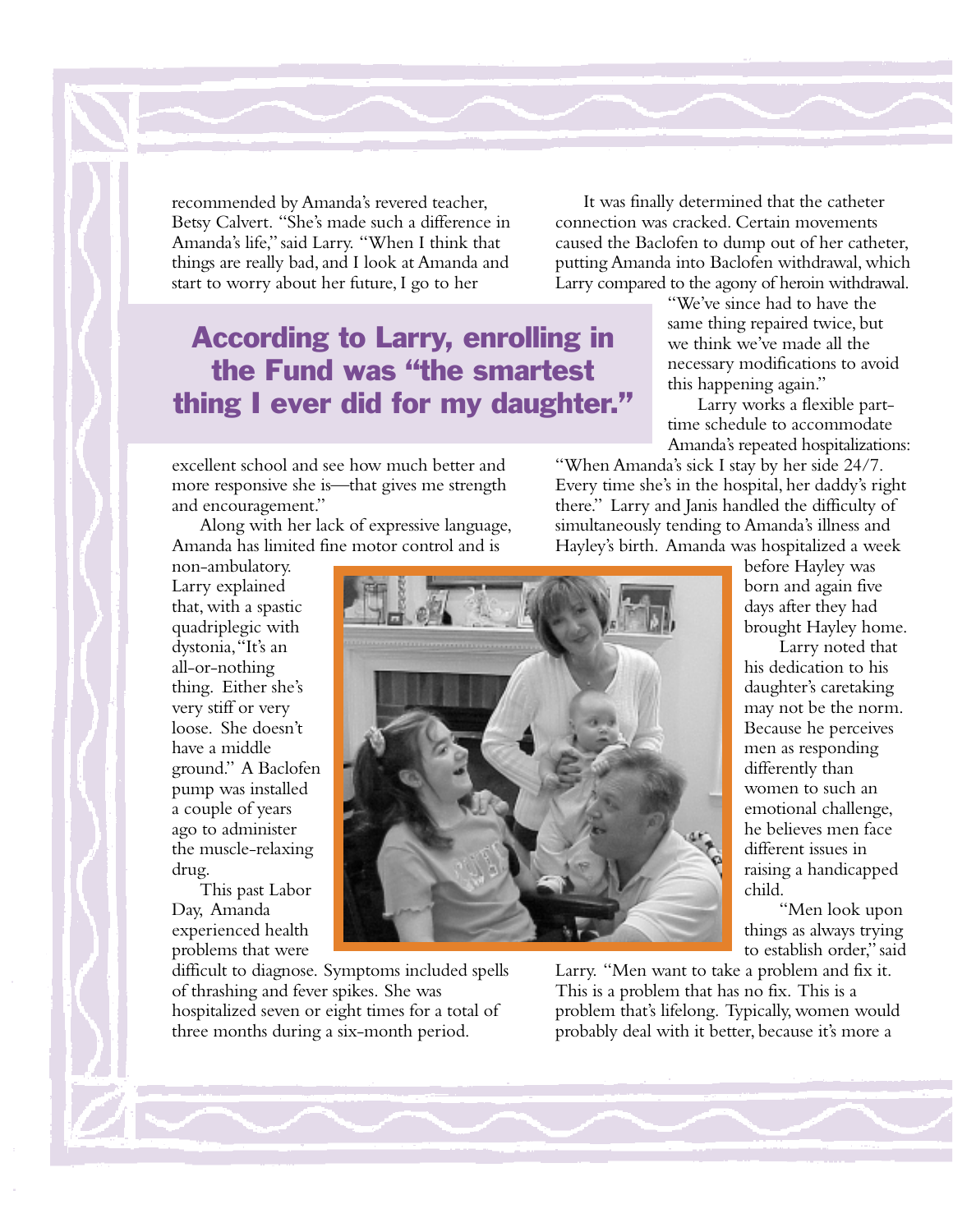matter of nature and nurture." And is Larry's approach any different? "No," he admitted, "I'm still trying to fix Amanda's situation every day."

According to Larry, enrolling in the Fund was "the smartest thing I ever did for my daughter." The Fund gives him enormous peace of mind, "knowing that my little girl will always be safe and that my family will not be destroyed by catastrophic medical bills." The Fund has already expended hundreds of thousands of dollars—over \$110,000 last year alone—for Amanda's care, including her medical treatment, her feeding, a specialized van and modifications to the custom house Janis and Larry built in 1995, before Amanda was admitted into the Fund.

They designed their home to accommodate Amanda's special needs. Larry

explained,"We recognize that, in the world today, Amanda's going to have a lot of doors closed to her. We wanted to make certain that home was not a place where that was the case." Donna Jeffries, who lives at their

### REMINDER:

Send in healthcare information! Families, please send in copies of your insurance cards and healthcare plans to Lynn Cuozzo, Insurance Manager.

#### REMINDER:

There is a message board for families on the Web. Family members are invited to sign into the message board at our Website at

### www.vabirthinjury.com.

Families can share their experiences and information on such topics as the types of medication proving effective for their children, therapies they are trying, and ways to ease recovery time following surgery.



home, helps with Amanda's caretaking. "We have a very special relationship with Donna," said Larry. "She's a part of the family.

"We're just parents who love our children," said Larry. "We make the adjustments to our lives to accommodate what our daughters need." Although Amanda was initially reluctant to accept Hayley "because she's stealing her thunder, basically," the sisters' relationship has been better since Amanda's health has improved: "I don't think we're going to have an issue.

"Amanda's very intelligent. She understands everything we say. But she's chained within a body that won't let her do things; she can't communicate the way she wants to. We try to offset it with love, understanding and attention. It's going to require a long time to work through. She's coming along. It's just a long road.

"We don't know what Amanda's future may hold. We always have hope for Amanda—we're so proud of her. If we can break through enough barriers, she's going to do something. I don't know what. It doesn't have to be big—it just has to be something that makes her happy. That's all we care about"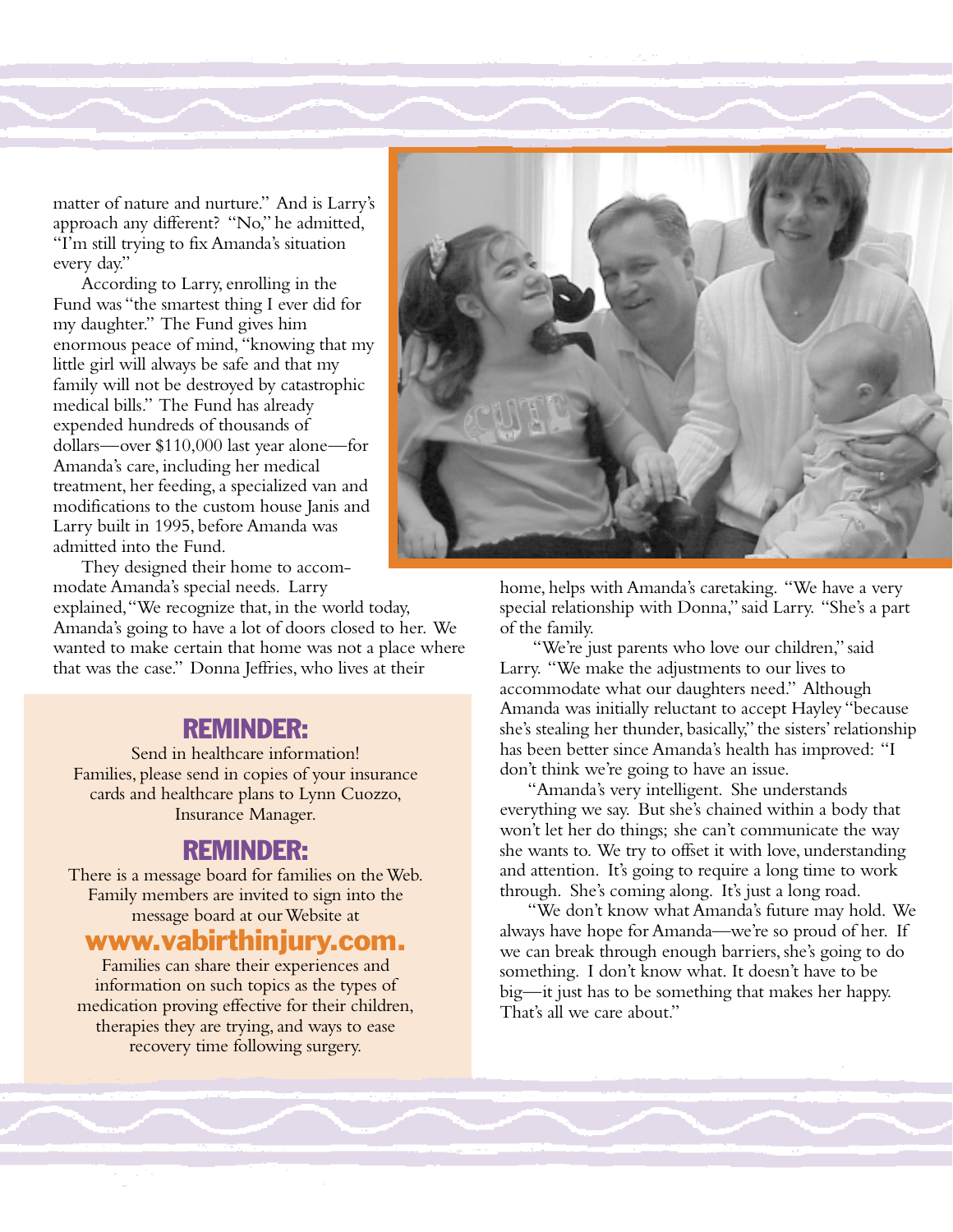# *Fund Welcomes New Executive Director*

The Virginia Birth Injury Fund Program is pleased to announce that George T. Deebo has joined us as our new executive director.

"I'm delighted to be working with the Birth Injury Program and look forward to meeting everyone involved," said Deebo. "It's exciting to have a role in a program that's vital to those receiving assistance and to the participating physicians and hospitals."

Recipient of the 2001 Virginia Primary Care Association's Special Recognition Award, Deebo brings to the Virginia Birth Injury Fund Program extensive nonprofit management experience. Deputy Director of the Virginia Primary Care Association, Inc., in Richmond, for the past nine years, Deebo was formerly Communications Specialist with (Trigon) Blue Cross Blue Shield of Virginia and Communications Manager for the Christian Broadcasting Network.

Deebo earned his undergraduate degree from Davis & Elkins College, Elkins,West Virginia, and his master's degree from Regent University,Virginia Beach. He also received a Certificate in Management of Volunteer Programs from Norwich University, Vermont.

Sharon Payne, who served as acting director in the interim, will continue in her



position as assistant director. She said,"I've learned an immense amount as acting director in the last few months. Although I've enjoyed it—I especially enjoyed talking to and meeting the families—I join everyone here at the Birth Injury Program in extending a warm welcome to George Deebo as our new executive director."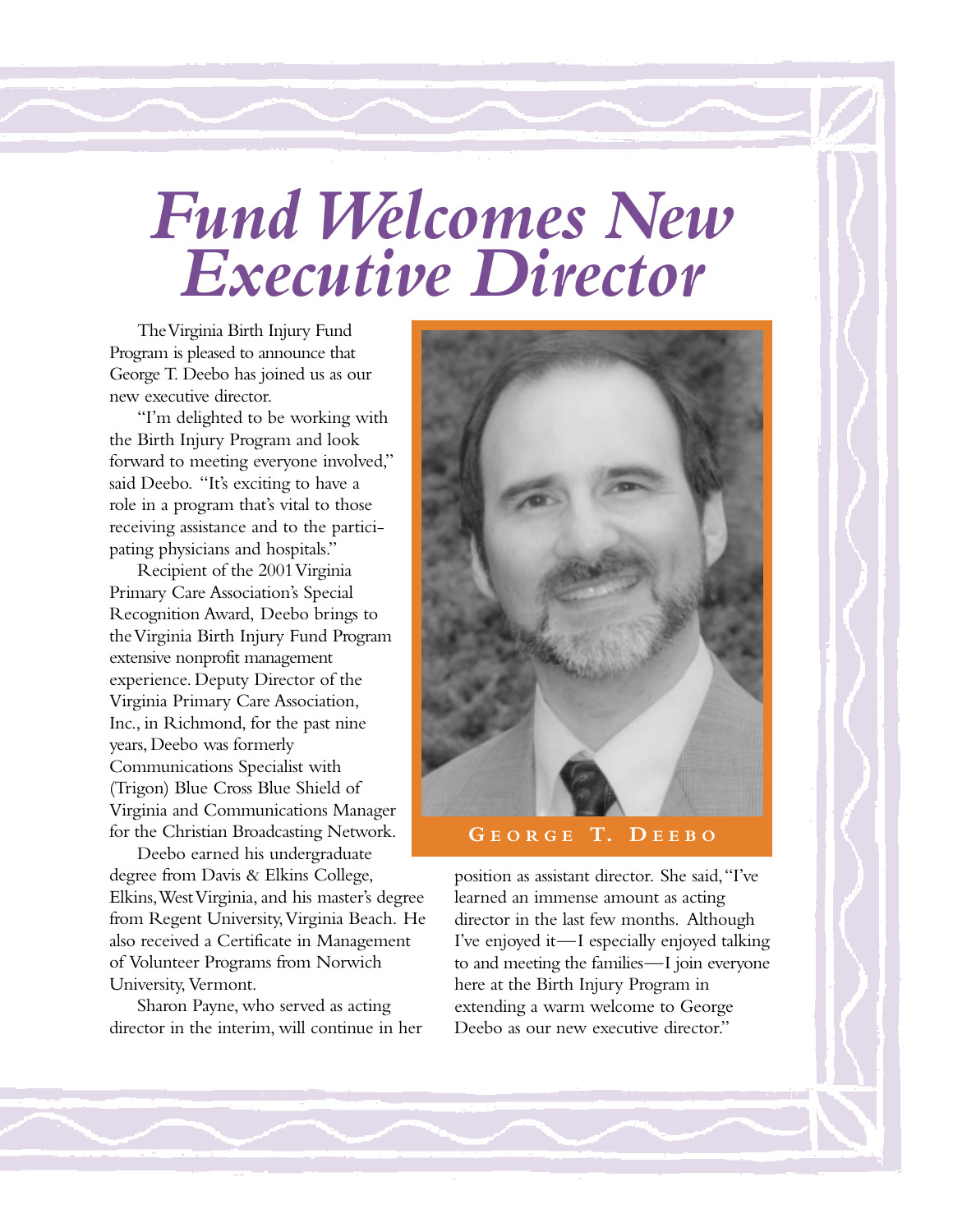# *Farewell to Elinor Pyles*

The Virginia Birth Injury Fund bids a fond farewell to Elinor Pyles, executive director of the program since 1987.

"Elinor Pyles has been the only director since the program started," said Sharon Payne, assistant director. "She's done a wonderful job, bringing the program to where it is today. At the beginning of the program, in the first couple of years, we probably had five or six children. Now we have over sixty children in the program.The evolution of the program has really been her doing."

Payne marveled at Pyles' dedication: "She's worked weekends, ten-hour days, holidays, just has put in a lot of personal time for the children of the program. She is so dedicated to the children. It's never been any other reason except that she feels very strongly towards these children."

In recognition of Elinor Pyles' inspired leadership and dedicated service, everyone at the Virginia Birth Injury Fund expresses great appreciation for her efforts on behalf of the children.We wish her all the best.

# UPDATES

### Fund Welcomes Case Manager

Terri Starr has joined the Virginia Birth Injury Fund Program as case manager, a newly created position. She will be working directly with all the families and conducting in-home visits.

### JLARC Audit

The Virginia Birth Injury Fund is currently being studied by the Joint Legislative Audit and Review Commission of the Virginia General Assembly (JLARC).The comprehensive study will examine administrative issues, funding procedures, the role of the board of directors, and ways to improve the program.The final report will be completed by the end of 2002.

# CALENDAR

April 23 — Exhibit at Perinatal Conference at Wyndham Roanoke Airport hotel.

May 9 — Speaking engagement at May meeting of the Virginia Chapter of the American Society for Healthcare Risk Management at The Jefferson Hotel in Richmond, Virginia.

July 26-28 — Exhibit at the Virginia Chapter, American Academy of Pediatrics annual meeting.